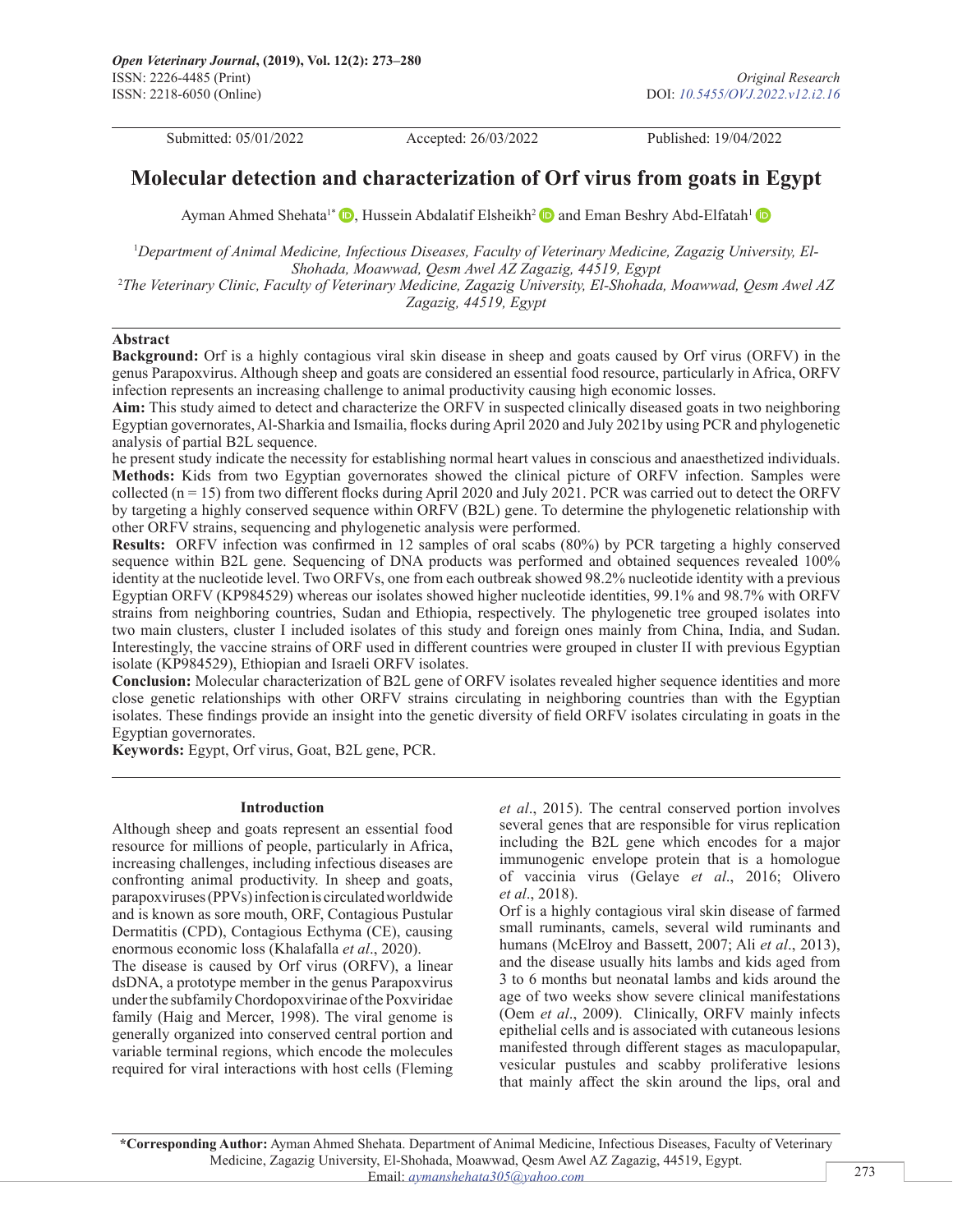nasal mucosa and udders (Adedeji *et al*., 2018). The economic losses associated with virus outbreaks are cost-effective as a result of growth delay, reduction of the animal's body condition and the secondary bacterial or fungal infections that can complicate cases and reach the mortalities up to 93% (Zhao *et al*., 2010; Gelaye *et al*., 2016; Bala *et al*., 2019).

In Egypt, the disease was previously reported in goats and sheep from different localities by using different conventional diagnostic tools. In 2010, sheep from different farms in Ismailia governorate developed warts like lesions on the lips, gum and teats, where ORFV was isolated and confirmed in nine samples of scabs (60%) using the tissue culture in lamb kidney cells, corioallantoic membrane (CAM) of emberyonated chicken egg and agar gel preciptation test (Said *et al*., 2013). Real time PCR was found to be more sensitive than virus isolation and conventional PCR in detecting Orf infection in a herd of native breed sheep in Qalubia province where ORFV was found in 100%, 80% and 70% of samples by real time PCR, virus isolation and conventional PCR, respectively (Selim *et al*., 2016). In the Minufiya governorate, ORFV was detected in grassing sheep and goats suffering from scabs and nodules at oral commissures and gums with PCR targeting the late transcription factor gene (VLTF-1) in 7 out of 10 samples (70%) by Khalil *et al*. (2021).

Laboratory diagnosis of ORFV has conventionally based on observing the characteristic clinical signs and further confirmation by virus isolation, histopathology and electron microscopical examination of negatively stained scabs with the characteristic ovoid-shape of the virion. Now, PCR is widely used as a specific and sensitive method for virus detection worldwide (Chan *et al*., 2007). Regarding PCR targeting genes, some studies depended on VLTF-1 gene to detect and characterize ORFV in Egypt, as in the study performed by Mahmoud *et al*. (2010) who successfully amplified VLTF-1 gene from 77.5% of sheep and goats skin samples. Also, the p55 gene (H3L genomic region) was used to confirm ORFV from four Egyptian governorates in skin samples following the virus isolation on embryonated chicken eggs and MDBK cell culture. Notably, B2L gene has been used extensively in molecular detection and diagnosis as well as phylogenic analyses of various ORFV isolates worldwide including Egypt (Zhang *et al*., 2010; El-Tholoth *et al*., 2015; Selim *et al*., 2016). Therefore, the aim of this study was to detect and characterize ORFV in suspected clinically diseased goats from Al-Sharkia and Ismailia governorates during April 2020 and July 2021by using PCR and phylogenetic analysis of partial sequence of the B2L gene.

#### **Materials and Methods**

#### *Animals (Field study)*

Goats from two small local private farms were included in this study. One farm was located in Dahmasha,

Belbis, Sharkia governorate, in the north part of Egypt, with 55 native goats (34 adults and 21 kids aged from two weeks to four months). During a field visit in April 2020 to the herd, a total of eight kids were found suffering from suspected Orf signs. Also, the collected herd data revealed a history of three dead cases (5.5%). In July 2021, seven kids aged two weeks to about two months showed proliferative scabby lesions at the oral commissures with mild fever in a flock consisting of 30 goats with a wide age structure from less than one month to adults located in El-Tell El Kebir, [Ismailia](https://en.wikipedia.org/wiki/Ismailia_Governorate) [Governorate,](https://en.wikipedia.org/wiki/Ismailia_Governorate) Egypt. Notably, other animals in both flocks of different age groups did not show any clinical signs.

Owners of each flock were advised to quickly isolate infected kids to prevent the spread of infection to other animals. Diseased kids were symptomatically treated with a broad spectrum antibiotic (oxytetracycline 10% at 10mg /kg B.Wt) for three days to prevent complications with secondary bacterial infections. Also, oral lesions were sprayed with gentian violet and supportive treatment with intramuscular multivitamins and intravenous dextrose saline fluid therapy was applied in cases that were unable to suckle their dams. *Sample collection*

Field visits were conducted to collect samples as well as the data of the two herds. In both farms, sample collection was restricted to the cases showing a suspected clinical picture of ORFV infection for further confirmatory laboratory diagnosis. As a result, a total of 15 oral necrotic tissues and scab samples were collected from the two farms. The samples were taken in a sterile dry tube and triturated in PBS pH 7.4 with antibiotics and antifungal to make up a 10  $\frac{6}{9}$  (w/v) solution. Then, samples were ground by using TissueLyser LT (Qiagen, Hilden, Germany) and were centrifuged for 10 min at 4o C. The supernatant was collected for PCR detection and identification of ORFV.

# *Extraction of DNA*

Total DNA was extracted from collected clinical samples by using the QIAamp DNA kit (QIAGEN, Germany) following the manufacturer's instructions. Extracted DNA was stored at - 20 çC until being used. *Polymerase chain reaction (PCR)*

PCR was carried out to detect ORFV by using Emerald Amp PCR Master Mix (Takara, Japan), in samples from suspected diseased animals by targeting a highly conserved sequence within ORFV (B2L) gene using forward primer (PPP-1), 5-GTC GTC CAC GAT GAG CAG CT-3 and reverse primer (PPP-4),5-TAC GTG GGA AGC GCC TCG CT-3, the primer was designed to amplify a specific segment of 594 bp (Inoshima *et al*., 2000). Primers were synthetized by Metabion International AG Company.

Cycling conditions were as follows: the reaction was applied in a 25 μl reaction volume containing 4.5 μl of PCR grade water, 6 μl of DNA template, 1 μM of each primer, and 12.5 μl of Emerald Amp PCR master mix.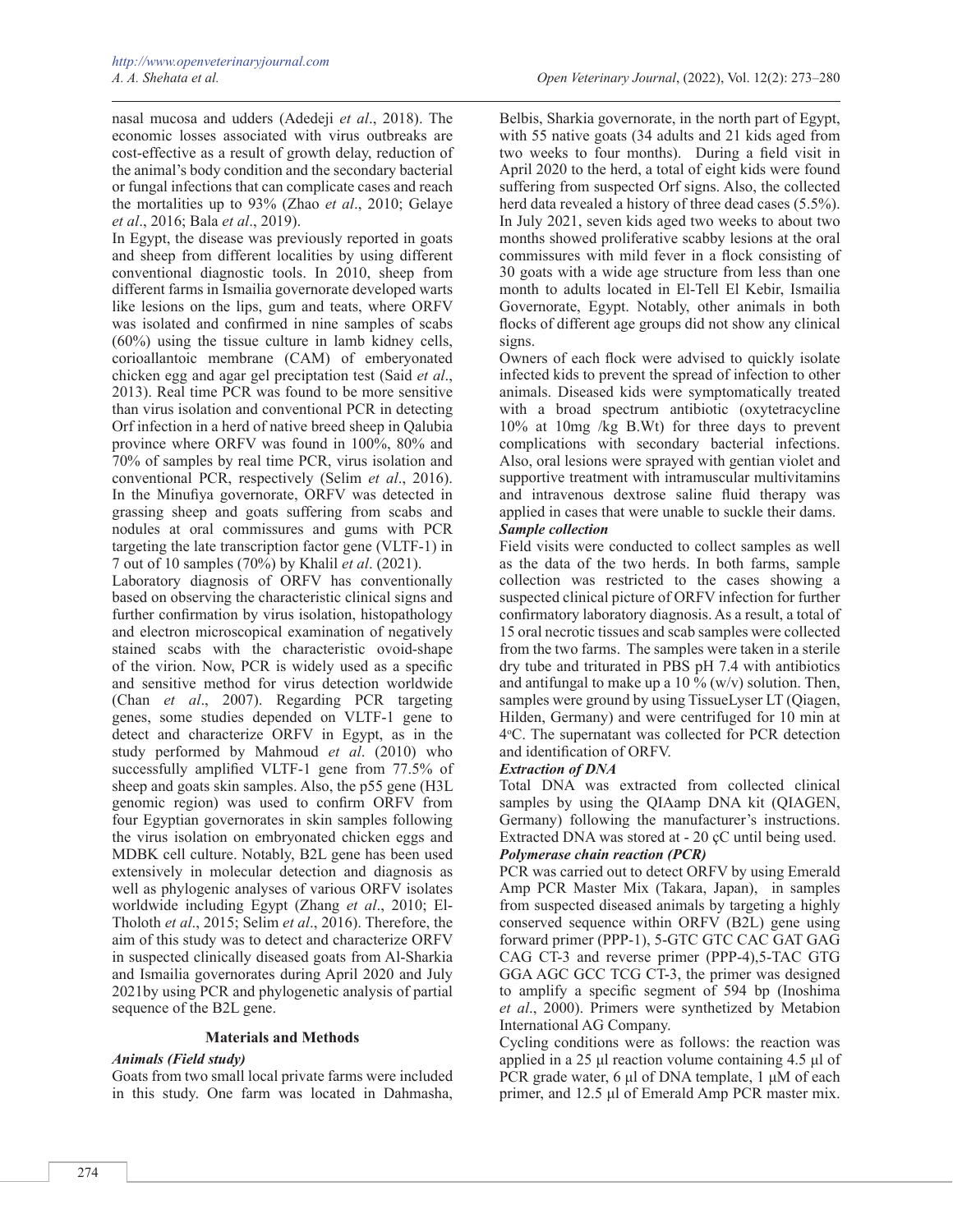Primary denaturation was performed at 94 °C for 5 min, secondary denaturation at 94 °C for 40 sec, annealing at 55 °C for 40sec, extension at 72 °C for 45 sec for 35 cycles and a final extension at 72 °C for 10 min. The amplified DNA products were resolved by 1.5% agarose gel electrophoresis, and were visualized by using a UV Transilluminator. Positive and/or negative controls were represented by field samples that were previously confirmed by PCR for the related gene at the reference laboratory, Animal Health Research Institute, Dokki, Egypt.

## *Sequencing and phylogenetic analysis*

Amplified PCR products were purified according to the purification protocol of QIAquick PCR Product extraction kit. Sequencing in both directions was applied by using Bigdye Terminator V3.1 cycle sequencing kit (Perkin-Elmer) in Applied Biosystems3130 genetic analyzer (HITACHI, Japan). PCR products of two positive samples that had the higher band intensity, one positive sample from each farm, were used for sequencing.

Once the sequence results were obtained, the sequences were subjected to NCBI-BLAST analysis (Basic Local Alignment Search Tool) (Altschul *et al*., 1990) to establish sequence identity to GenBank accessions. The phylogenetic analysis was performed by the MegAlign module of Lasergene DNA Star version 12.1 (Thompson *et al*., 1994) and phylogenetic tree was created by using maximum likelihood, neighbor joining method in MEGA program version 6.0 software (Tamura *et al*., 2013).

# *Ethical approval*

No ethical approval was needed and collection of samples from clinically diseased animals was for the routine diagnosis of the disease under the usual veterinary service work in Egypt and according to the national standards within the country.

#### **Results**

#### *Clinical findings*

In the two farms, infection was restricted to young kids from less than one month to two months, while older animals were clinically normal at field examination. Morbidity and mortality rates were 14.5% and 23.35% in the first and second farms in Al-Sharkia and Ismailia governorates, respectively, whereas history from first farm revealed the mortality of three cases (5.5%) as shown in Table 1.

Clinical signs of ORFV infection in goats varied from nodular lesions evolving in proliferative scabs formation developed around oral commissures and

nostrils to ulcer and necrotic lesions in the inner side of upper and lower lips. In addition, salivation, emaciation and mild pyrexia were recorded and the oral lesions hindered animals to suckle and feed (Fig. 1). Diseased animals showed complete recovery after 10-15 days following the treatment.

# *Virus detection in clinical samples by PCR*

PCR successfully detected ORFV in a total of 12 samples of oral lesions (80%) from the two herds, positive amplification of the ORFV B2L gene on agarose gel was photographed at 594 bp compared with positive control. Out of eight samples collected from the first herd, six samples (75%) were found positive, while one sample was negative for B2L gene in the second, with six samples showed virus positivity (85.7%). This study confirmed ORFV circulation in small ruminant flocks within the Egyptian governorates.

## *Nucleotide sequencing and phylogenetic analysis*

After virus detection by PCR, sequencing of DNA products was performed for two representative samples, one from each different farm, representing isolates of ORFV in the two governorates. Furthermore, the two sequences were subjected to NCBI Blast analysis and confirmed as ORFV and then were deposited in GenBank under accession numbers OL763319 and OL763320. The two sequences shared 100% identity at the level of nucleotide sequences.

The phylogenetic relationship of the two ORFVs with other ORFV strains was determined, and the deposited B2L gene sequences from GenBank that were used in this study are presented in Table 2. Results of comparing our sequences with other sequences from neighboring countries (Sudan, Ethiopia, and Israel), Asian and European countries (Turkey, Malaysia, Taiwan, China, and India) revealed no significant differences among the different ORF viruses (ORFVs) circulated in different parts of the world based on the viral B2L gene.

The phylogenetic tree (Fig. 2) showed that the two isolates of this study were grouped together and were genetically closely related to Indian sheep ORFVs (MF462349, MF462344 and DQ263305) and virus isolated from goats in China (KF703747) with high percentage of identity (99.8%) with all these virus strains. Also, our Egyptian ORFVs were grouped in the same cluster with viruses from neighboring countries, MN701771 strain previously detected in Sudan with 99.1% identity.

Goat isolates of this study showed the same percentage of identity (98.2%) with previous Egyptian ORFV (KP984529) identified from sheep in El-Beheira

**Table 1.** Epidemiological feature of suspected ORFV infections.

| <b>Farm location</b> | No. of animals | <b>Morbidity rate</b> | <b>Mortality rate</b> |
|----------------------|----------------|-----------------------|-----------------------|
| <b>Sharkia</b>       | 55             | $14.5\%$ (8/55)       | $5.5\%$ (3/55)        |
| Ismalia              | 30             | $23.3\%$ (7/30)       |                       |
| Total                | 85             | $17.6\%$ (15/85)      | $3.5\%$ (3/85)        |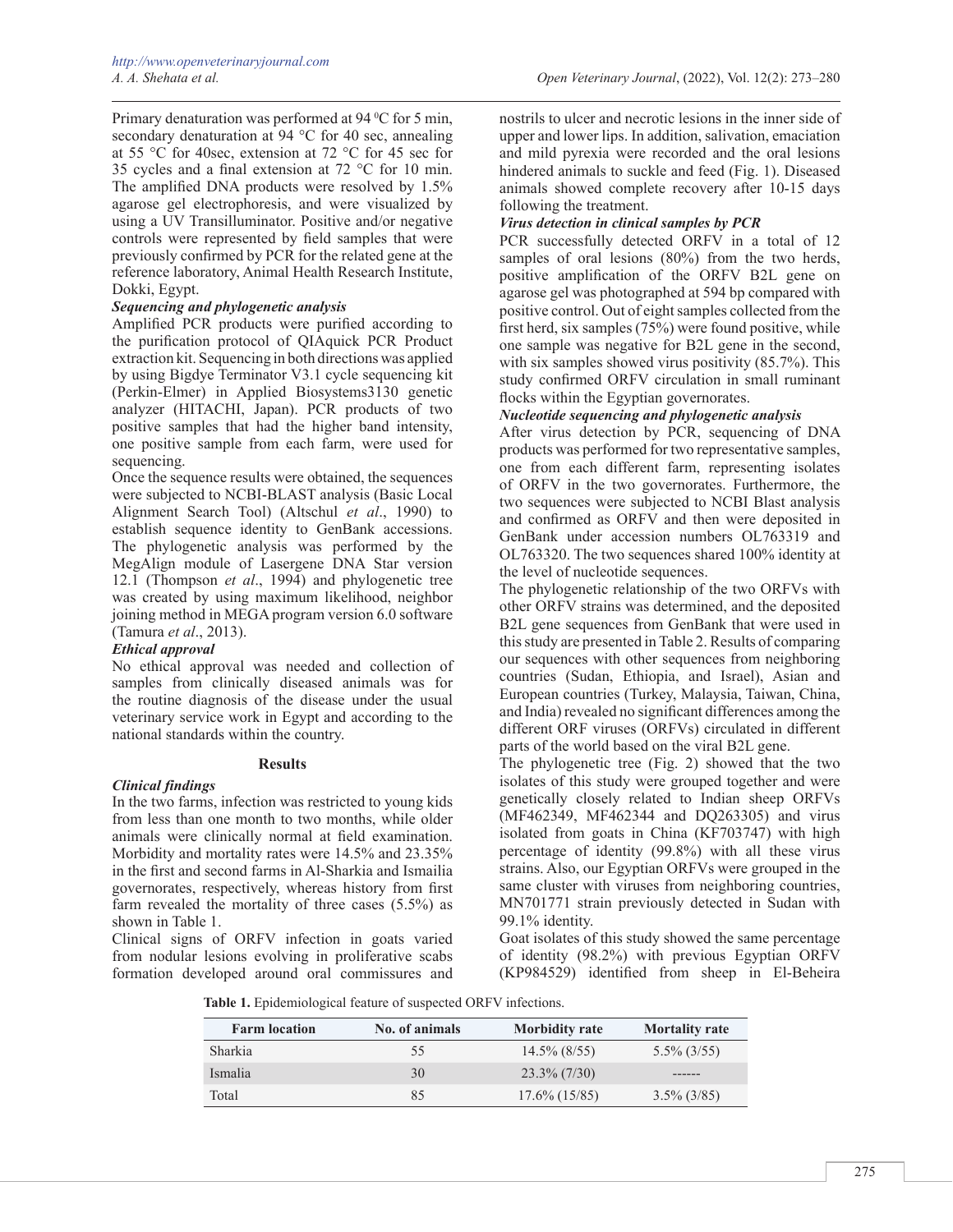

**Fig. 1.** Ulcer formation in inner side of lips (A). Proliferative scab lesions around oral commissures (B).

|  |  |  |  | Table 2. The phylogenetic relationship of our isolates with other ORFV deposited sequences from GenBank. |  |
|--|--|--|--|----------------------------------------------------------------------------------------------------------|--|
|  |  |  |  |                                                                                                          |  |

| <b>Strain</b>            | Accession<br>number | <b>Species</b>  | Country       | Year | <b>Reference</b>                                   |
|--------------------------|---------------------|-----------------|---------------|------|----------------------------------------------------|
| Orf India 67/04          | DQ263305            | small ruminants | India         | 2006 | Hosamani et al., 2006                              |
| Orf Sharkia-2020         | OL763319            | Goats           | Egypt         | 2020 | -----                                              |
| Orf Ismailia-2021        | OL763320            | Goats           | Egypt         | 2021 | -----                                              |
| Orf/Egypt/2014           | KP984529            | Sheep           | Egypt         | 2015 | El-Tholoth et al., $2015$                          |
| Orf JKINOR-12            | MF462349            | Small ruminants | India         | 2018 | Nazir et al., 2018                                 |
|                          |                     |                 |               |      | (unpublished)                                      |
| Orf SPPV Shwk1           | MN701771            | Small ruminants | Sudan         | 2020 | Khalafalla et al., 2020                            |
| Orf Debre zeit/O01/2012  | KT438525            | Small ruminants | Ethiopia      | 2016 | Gelaye et al., 2016                                |
| Orf Adet/O03/2012        | KT438515            | Small ruminants | Ethiopia      | 2016 | Gelaye et al., 2016                                |
| Orf TR-ORF-S/Human       | JO936990            | Human           | Turkey        | 2013 | Karakas et al., 2013                               |
| Orf Jilin                | FJ808074            | Sheep           | China         | 2010 | Zhao et al., 2010                                  |
| Orf Malaysia/UPM-3/14    | KR024025            | Caprine         | Malaysia      | 2015 | Abdullah et al., 2015                              |
| Orf ISR-Talmey-Menash/12 | KF985229            | Lambs           | <b>Israel</b> | 2014 | Buznach et al., 2013                               |
| $Orf$ Assam/09           | JN846834            | Goats           | India         | 2012 | Bora et al., 2012                                  |
| Orf FJ-GO                | KC568392            | Goats           | China         | 2013 | Chi et al., 2013                                   |
| Orf China Vaccine        | JO904789            | Small ruminants | China         | 2014 | Zhang et al., 2014                                 |
| Orf Mukteswar Vaccine    | MH790956            | Orf virus       | India         | 2019 | Yogisharadhya et al.<br>(unpublished data)         |
| Orf Vaccine C            | JX485978            | Small ruminants | <b>Brazil</b> | 2013 | Schmidt et al., 2013                               |
| Orf AL-Najaf.3           | KP998120            | Camels          | Iraq          | 2015 | Abd Al-Ameer and<br>Alrodhan (unpublished<br>data) |

governorate, and with Israel ORFV (KF985229) reported by Buznach *et al*. (2013). Notably, strains of ORF vaccines, JQ904789, MH790956 and JX485978, from different countries were grouped in another cluster and shared 97.1%, 97.1% and 98.2% of identities with the two strains of the present study.

#### **Discussion**

Orf is an acute, zoonotic debilitating viral skin disease that affects domesticated and wild ruminants. In Egypt, although the disease has significant economic importance due to its contagious nature and high fatality in lambs and kids, especially on rural areas, the number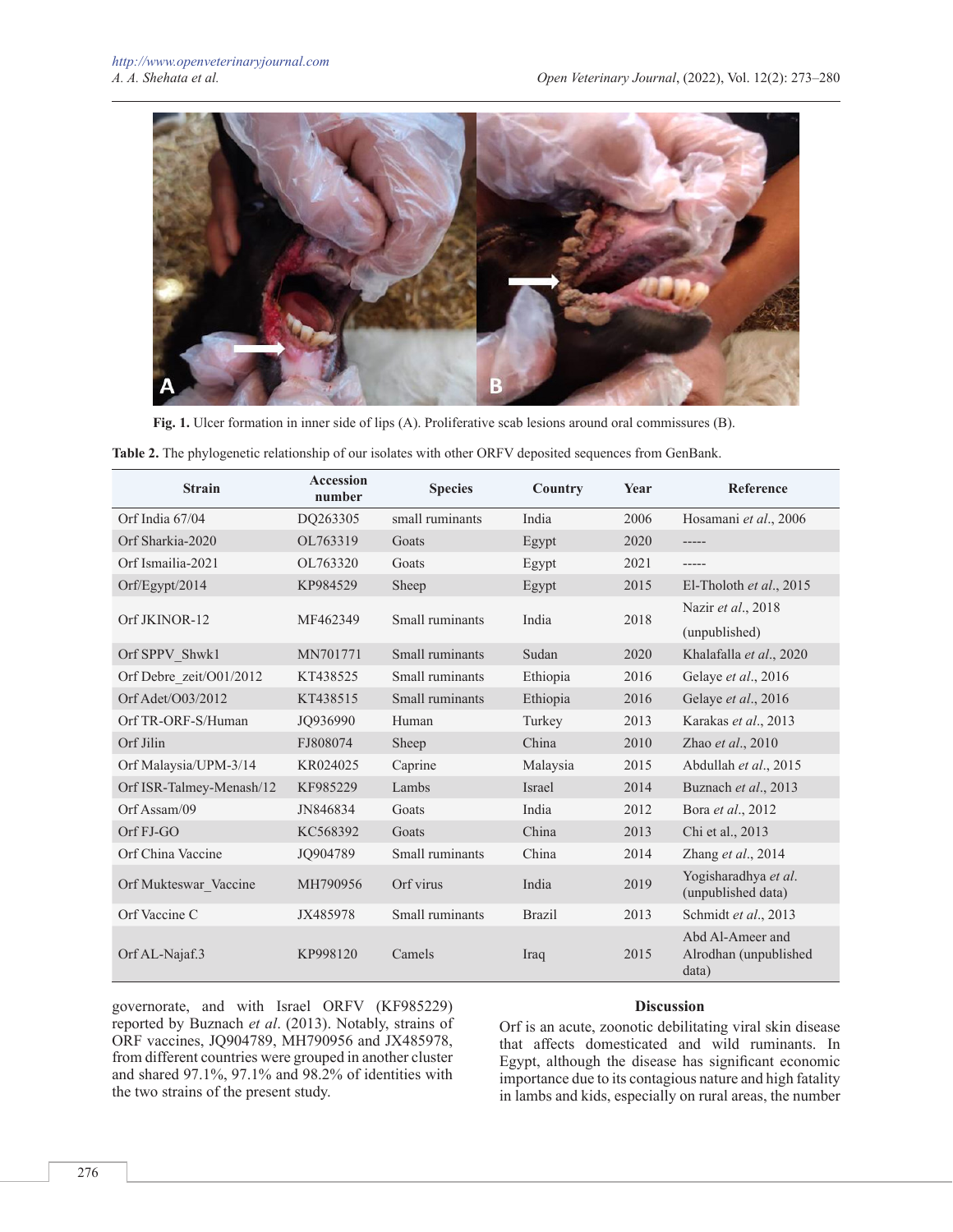

**Fig. 2.** Phylogenetic tree constructed based on partial sequences of the B2L gene (594 bp) showing the genetic relationships between Egyptian ORFVs and other virus sequences from GenBank. The sequences of this study are marked with round red spot and vaccine isolates are marked with blue square.

of studies that have addressed in this topic is not in line with the rate of disease occurrence and spread. Moreover, there is no effective vaccine to control the disease in Egypt; therefore early detection and identification of the ORFV is necessary for effective control of the infection (Mahmoud *et al*., 2010).

In this study, two farms from Al-Sharkia and Ismailia governorates showed the suspected clinical picture of ORFV infection in goats. In these outbreaks, morbidity rates were found to be 14.5% and 23.35% in the first and the second farms, respectively, while the mortality rate was 5.5% from the first farm. A similar morbidity rate of 15% and a case fatality rate of 4.7 % in investigated goats were reported in Sudan (Khalafalla *et al*., 2020). However, some previous studies revealed a higher morbidity rate of up to 40% in goats (Sevik, 2017), whereas a lower ORFV infection rate (4.8 %) was reported in Egypt in a flock of sheep and goats. These differences may be attributable to size of sample and sampling location. Also, higher mortality rates have been reported up to 90%, depending on host immunity, secondary complicated bacterial or viral infections and hygiene (Zhao *et al*., 2010; Gelaye *et al*., 2016; Bala *et al*., 2018).

Although adult goats were found infected with Orf in previous studies (Khalafalla *et al*., 2020), our clinical examination in this study revealed that the disease hit mainly young kids aged less than two months as reported in previous studies (El-Tholoth *et al*., 2015; Sevik, 2017; Bala *et al*., 2018). Clinically, infected kids in both farms suffered from muco-cutaneous scabs around the lips, mouth, nostrils, the upper and lower eyelids and oral mucosa, necrosis and ulceration within the buccal cavity, which is reported in other studies (Maan *et al*., 2014; El-Tholoth *et al*., 2015; Srinivasa Babu *et al*., 2018; Lawal *et al*., 2021). Diseased animals showed complete recovery after 10-15 days following the treatment, as previously reported by Maan *et al*. (2014) and El-Tholoth *et al*. (2015).

Although ORFV infection is suspected tentatively based on the characteristic clinical signs that can be used as a good reference due to an epitheliotropic nature of ORFV (Chan *et al*., 2007), the disease may be confused with other viral infections causing oral lesions (Watson, 2004). Therefore, PCR was used in this study to detect and further characterize virus field isolates based on ORFV011, which plays a role in the virus pathogenesis and encodes a major and highly immunogenic envelope protein (B2L) (Sullivan *et al*., 1994; Inoshima *et al*., 2001; Sevik, 2017). ORFV was identified in 12 samples of oral scabs out of 15 samples were examined. These results are in line with Maan *et al*. (2014), El-Tholoth *et al*. (2015) and Sowmiya *et al*. (2018).

In this study, sequencing analysis of the B2L partial sequences revealed a 100% level of the nucleotide identity between the two viral sequences. In contrast, the similarity with Parapoxvirus isolates of sheep and goats from different geographic parts ranged from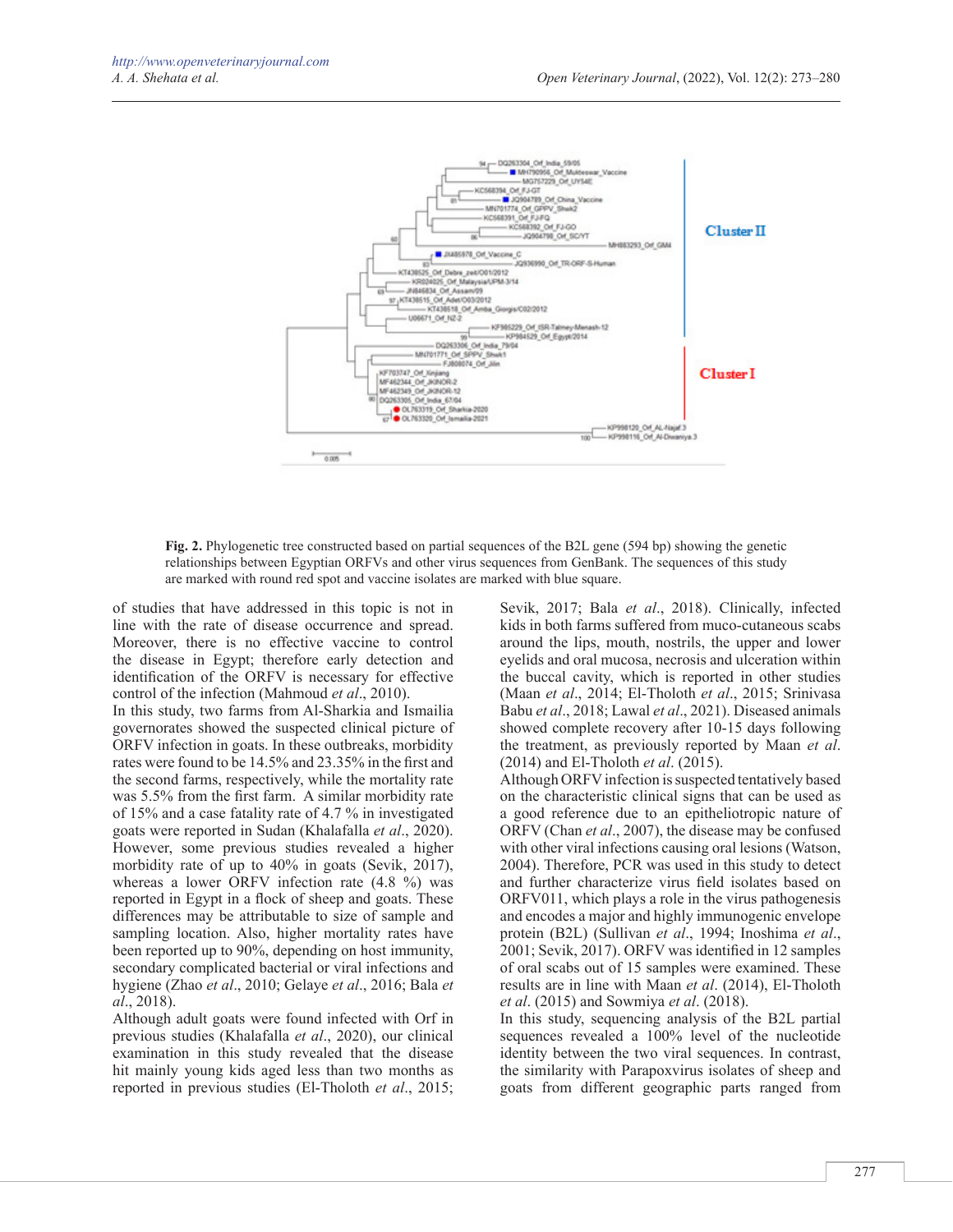95.8 to 99.8%. These results agree with Mahmoud *et al*. (2010), who used VTLF-1 gene to characterize ORFV from scabs of goats and sheep in the Giza governorate and alignment results revealed 100% identical virus isolates; these similarities between viral isolates detected at the same study level may be attributed to uncontrolled movement of animals between governorates. On the other hand, ORFVs from Ismailia, Menoufia and Sharkia governorates exposed lower homology percentage (92.8% - 95.3% ) based on P55 gene, where isolate Ismailia-1 possessed the higher variability compared with other two Egyptian isolates (Ali *et al*., 2013).

While, a previous study showed a high identity between Egyptian (KP984529) and Israeli (KF985229) ORFV strains in 2015 (El-Tholoth *et al*., 2015), ORFV strains of this study were grouped in cluster I away from these two isolates with 98.2% nucleotide identity and instead were closely related to a Sudanese strain (MN701771) previously diagnosed by (Khalafalla *et al*., 2020) with 99.1% nucleotide identity. These findings may be associated with the fact that Egypt imports small ruminants from various African countries including Sudan and Ethiopia to overcome the deficiency in meat production in addition to uncontrolled animal movement within governorates, hence; it is more likely that ORFV sequences circulating in Egypt appears to be from different origins.

Regarding the B2L gene-based phylogenetic tree, ORFV sequences are grouped into two main clusters. While, Cluster I included Egyptian isolates of this study and foreign isolates mainly from China, India, and neighboring countries as Sudan, vaccinal ORF strains, JQ904789, MH790956 and JX485978, used in different countries such as India, China and Brazil were grouped in cluster II. These findings suggest that the high degree of similarity of the two sequences with vaccine strains at the nucleotide sequence level might be because of sequencing of highly conserved genes rather than a close relationship between field and vaccine viruses. Taken together with the previous finding that the co-circulation of vaccinal strains and field ones is very unlikely in the same geographic areas, the vaccination strategies against the disease can be highly implemented. This study focused on the molecular detection and characterization of ORFV infection to figure out the viral sequences circulating in Al-Sharkia and Ismailia governorates in two outbreaks during April 2020 and July 2021; however, other diagnostic techniques of viral isolation are highly required to identify virus morphology and understand the relationship to the other ORFV isolates circulating within the country.

#### **Conclusion**

Orf disease was confirmed in goats from Al-Sharkia and Ismailia governorates showing the suspected clinical picture of ORFV infection. In these outbreaks,

the overall morbidity rate was found to be 17.6%, while the mortality rate was 5.5%. Molecular detection and further sequence analysis of B2L gene in ORFV isolates revealed a close genetic relationship with other ORFV strains circulating worldwide with particular reference to Indian, Chinese and Sudanese isolates. While isolates of this study showed 98.2% nucleotide identity with a previous Egyptian ORFV (KP984529), higher nucleotide identities 99.1% and 98.7% were detected with ORFV strains from neighboring countries, Sudan and Ethiopia, respectively. Two main clusters were found in the phylogenetic tree, Cluster I included isolates of this study and foreign isolates mainly from China, India, and Sudan. The vaccine ORFVs used in different countries were grouped in cluster II with previous Egyptian isolate (KP984529), Ethiopian and Israeli ORFV isolates. This study was based on B2L gene however; further studies are required to study the virus at the level of more genes to improve tracking and understanding of ORFV strains circulation in Egypt.

#### *Conflict of interest*

The authors declare that they have no competing interests.

#### *Authors' contributions*

AAS and HAE: Collected the samples. AAS, HAE and EBA processed all the laboratory work and drafted and revised the manuscript. All authors read and approved the final manuscript.

#### **References**

- Abdullah, A.A., Ismail, M.F., Balakrishnan, K.N., Bala, J.A., Hani, H., Abba, Y., Awang Isa, M.K., Abdullah, F.F., Arshad, S.S., Nazariah, Z.A., Abdullah, R., Mustapha, N.M. and Mohd-Lila, M.A. 2015. Isolation and phylogenetic analysis of caprine Orf virus in Malaysia. Virus Dis. 26(4), 255-259.
- Adedeji, A.J., Adole, J.A. and Chima, N.C. 2018. Contagious ecthyma in three flocks of goats in Jossouth LGA, Plateau State, Nigeria. Sokoto J.Vet. Sci. 16(1), 107-112.
- Ali, M.H., Ahmed, M.H., Tamam, S.M., Arafa, A., Saad, A. A., Ali, W.F. and Madbouly, H.M. 2013. Molecular Characterization of Orf Virus Isolated from Sheep and Goats in Egypt. Global Vet. 11(1), 98-106.
- Altschul, S.F., Gish, W., Miller, W., Myers, E.W. and Lipmanl, D.J. 1990. Basic Local Alignment Search Tool. J. Mol. Biol. 215, 403-410.
- Bala, A.J., BalaKrishnan, N.K. and Firdaus, F.J. 2019. Identification of strain diversity and phylogenetic analysis based on two major essential proteins of orf viruses isolated from several clinical cases reported in Malaysia. Infect. Genet. Evol. 77, 104076.
- Bala, J.A., Balakrishnan, K.N., Abdullah, A.A., Mohamed, R., Haron, A.W., Jesse, F.F.A., Noordin, M.M. and Mohd-Azmi, M.L. 2018. The re-emerging of orf virus infection: a call for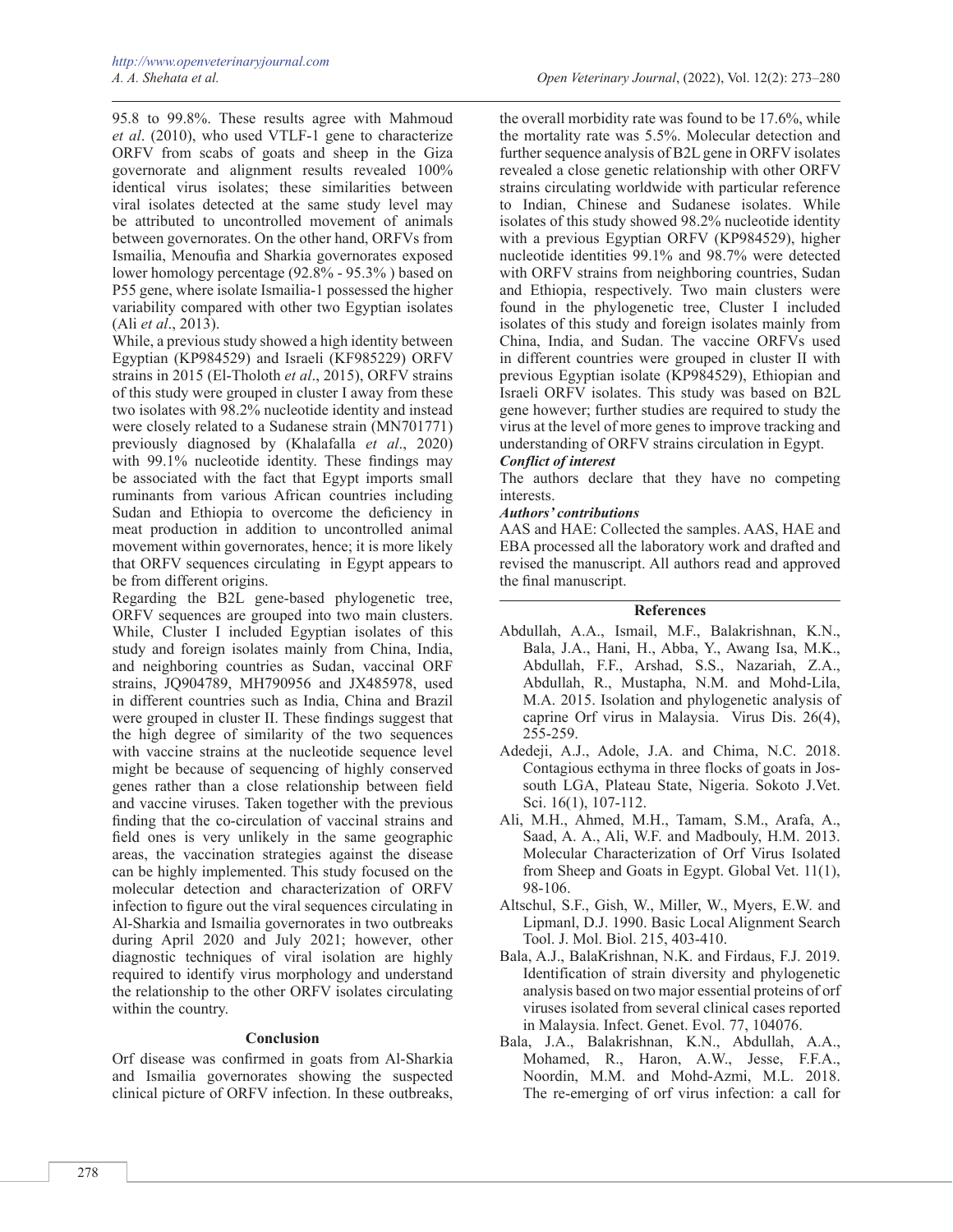surveillance, vaccination and effective control measures. Microb. Pathog. 120, 55–63.

- Bora, D.P., Barman, N.N., Das, S.K., Bhanuprakash, V., Yogisharadhya, R., Venkatesan, G., Kumar, A., Rajbongshi, G., Khatoon, E., Chakraborty, A. and Bujarbaruah, K.M. 2012. Identification and phylogenetic analysis of orf viruses isolated from outbreaks in goats of Assam, a northeastern state of India. Virus Genes 45(1), 98-104.
- Buznach, A., Hahn, S., Stram, Y., Menasherov, S., Edery, N., Shicaht, N., Kenigswald, G. and Perl, S. 2013. A Case Report: Contagious Ecthyma - deviations in the Anatomical Appearance of Lesions in an Outbreak in Lambs in Israel. Israel J. Vet. Med. 68(4), 246-251.
- Chan, K.W., Lin, J.W., Lee, S.H., Liao, C.J., Tsai, M.C., Hsu, W.L., Wong, M.L. and Shih, H.C. 2007. Identification and phylogenetic analysis of orf virus from goats in Taiwan. Virus Genes 35, 705–712.
- Chi, X., Zeng, X., Hao, W., Li, M., Li, W., Huang, X., Wang, S. and Luo, S. 2013. Heterogeneity among Orf Virus Isolates from Goats in Fujian Province, Southern China. PLoS One 8(10), E66958.
- El-Tholoth, M., Elnaker, Y.F. and Shiha, G. 2015. Phylogenetic analysis of B2L gene of Egyptian orf virus from naturally infected sheep. Virus Dis. 26(3), 147–150.
- Fleming, S.B., Wise, L.M. and Mercer, A.A. 2015. Molecular genetic analysis of orf virus: a poxvirus that has adapted to skin. Viruses 7, 1505–1539.
- Gelaye, E., Achenbach, J.E., Jenberie, S., Ayelet, G. and Belay, A. 2016. Molecular characterization of orf virus from sheep and goats in Ethiopia, 2008– 2013. Virol. J. 13, 34. https://doi.org/10.1186/ s12985-016-0489-3.
- Haig, D.M. and Mercer, A. A. 1998. Ovine diseases. Orf. Vet. Res. 29, 311–326.
- Hosamani, M., Bhanuprakash, V., Scagliarini, A. and Singh, R.K. 2006. Comparative sequence analysis of major envelope protein gene (B2L) of Indian orf viruses isolated from sheep and goats. Vet. Microbiol. 116(4), 317-324.
- Inoshima, Y., Morooka, A. and Sentsui, H. 2000. Detection and diagnosis of parapoxvirus by the polymerase chain reaction. J. Virol. Methods 84(2), 201-208.
- Inoshima, Y., Murakami, K., Yokoyama, T. and Sentsui, H. 2001. Genetic heterogeneity among parapoxviruses isolated from sheep, cattle and Japanese serows (Capricornis crispus). J. Gen. Virol. 82, 1215-1220.
- Karakas, A., Oguzoglu, T.C., Coskun, O., Artuk, C., Mert, G., Gul, H.C., Sener, K. and Ozkul, A. 2013. First molecular characterization of a Turkish orf virus strain from a human based on a partial B2L sequence. Arch. Virol. 158(5), 1105-1108.
- Khalafalla, A.I., Elhag, A.E. and Ishag, H.Z.A. 2020. Field investigation and phylogenetic

characterization of orf virus (ORFV) circulating in small ruminants and Pseudocowpoxvirus (PCPV) in dromedary camels of eastern Sudan. Heliyon 6(3), e03595.

- Khalil, A.E., Zeinab, R.A., Fouad, S.E., Ayman, S.E. and Saad, S.S. 2021. Molecular and serological diagnosis of Orf virus from sheep and goats in Minufiya governorate, Egypt. Benha Vet. Med. J. 41, 55-59.
- Lawal, N., Ibrahim, M., Onawala, D.A., Bello, M.B., Aliyu, R.M., Baraya, Y.S., Aliyu, A., Ibrahim, A.M. and Sa'adu, A. 2021. Molecular characterization and phylogenetic analysis of orf virus isolated from goats in Sokoto Metropolis, Nigeria. Future Sci. OA. FSO700, 2056-5623. https://doi.org/10.2144/ fsoa-2020-0162.
- Maan, S., Kumar, A., Batra, K., Singh, M., Nanda, T., Ghosh, A. and Maan, N.S. 2014. Isolation and molecular characterization of contagious pustular dermatitis virus from Rajasthan, India. Virus Dis. 25(3), 376–380.
- Mahmoud, M., Abdelrahman, K. and Soliman H. 2010. Molecular and virological studies on contagious pustular dermatitis isolates from Egyptian sheep and goats. Res. Vet. Sci. 89, 290–294.
- McElroy, M.C. and Bassett, H.F. 2007. The development of oral lesions in lambs naturally infected with orf virus. Vet. J. 174, 663-664.
- Oem, J.K., Roh, I.S., Lee, K.H., Lee, K.K., Kim, H.R. and Jean, Y.H. 2009. Phylogenetic analysis and characterization of Korean orf virus from dairy goats: case report. Virol. J. 6, 167.
- Olivero, N., Reolon, E., Arbiza, J. and Berois, M. 2018. Genetic diversity of orf virus isolated from sheep in Uruguay. Arch. Virol. 163(5), 1285-1291.
- Said, A., Mohamed, S.I., AbdElhamid, N.K., Hosny, W.A. and Baheeg, E.M. 2013. Trials for Isolation of Contagious Pustular Dermatitis Virus (CPDV) from Sheep in Ismailia Governorate. Res. Zool. 3(1), 10-14.
- Schmidt, C., Cargnelutti, J.F., Brum, M.C., Traesel, C.K., Weiblen, R. and Flores, E.F. 2013. Partial sequence analysis of B2L gene of Brazilian orf viruses from sheep and goats. Vet. Microbiol. 162(1), 245-253.
- Selim, A., Elhaig, M., Höche, J. and Gaede, W. 2016. Molecular detection and analysis of Sheeppox and Orf viruses isolated from sheep from Qalubia, Egypt. Berl. Munch. Tierarztl. Wochenschr. 129(7- 8), 310-317.
- Sevik, M. 2017. Association of two clusters of Orf virus isolates in outbreaks of infection in goat in the Central Anatolian region of Turkey. Virus Dis. 28(3), 345–348.
- Sowmiya, P.V., Ramya, K., Sukmar, K. and Madheswaran, R. 2018. Molecular Confirmation of Contagious Ecthyma Among Goats in Dharmapuri